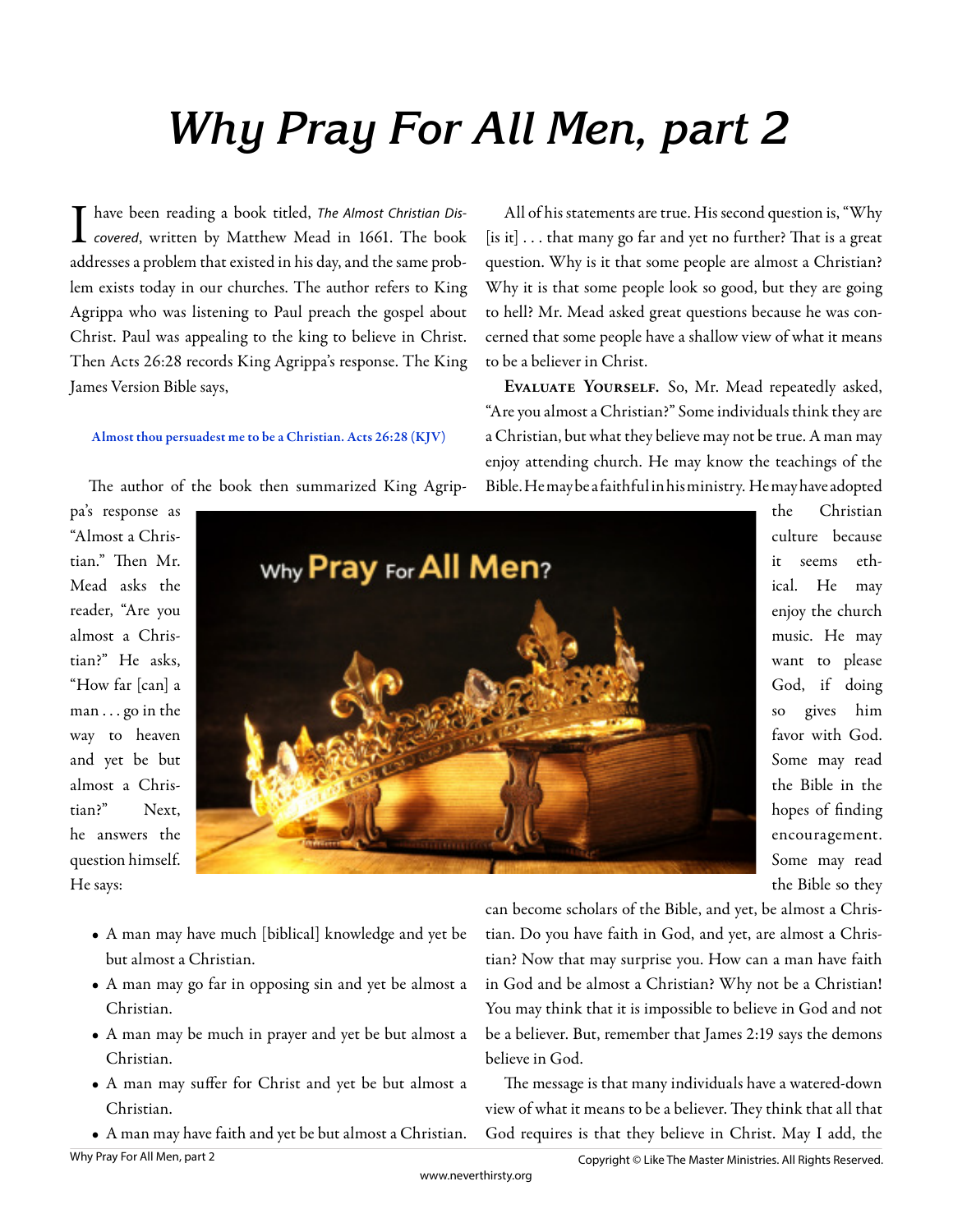demons do that! That is why Matthew 7:21-23 prophesies that someday Jesus will tell many people you were almost Christian. Here is what Jesus will say.

## I never knew you; DEPART FROM ME, YOU WHO PRAC-TICE LAWLESSNESS. Matthew 7:21 (NASB)

So, may I ask, "Are you almost a Christian?" I hope you are thinking about your own salvation right now. I hope you are evaluating why you think you are a Christian. I hope you are evaluating your "Christian behavior" in recent years. So, are you almost a Christian or are you actually a Christian?

**How Can We Help Save Unbelievers.** Maybe you have wondered if someone else is almost a Christian. You hear their words, watch their actions, and wonder. Are you concerned about them? Do you pray for their salvation?

In Matthew 9:37-38, we are told that Jesus said this to His disciples,

The harvest is plentiful, but the laborers are few; therefore pray earnestly to the Lord of the harvest to send out laborers into his harvest. Matthew 9:37-38 (ESV)

This is an amazing verse. Here Jesus tells us to pray that God sends believers to share the gospel. Yet, we were told in our last study in 1 Timothy 2 that God wants all men to be saved. So, why must we ask God the Father to do something that He already wants to happen? I do not understand how this works, but I have a thought. If we pray it reveals that we actually want all men to be saved too! It reveals our hearts! The only other thought that I have is found in Proverbs 25:2. It explains that God chooses not to explain everything to us. The verse says,

## It is the glory of God to conceal a matter. Proverbs 25:2 (NASB)

You may remember on one occasion Jesus declared that unbelievers are more shrewd in using their money to make friends than believers. His message was that believers need to be more shrewd in using their money to spread the gospel. The result would be that each individual believer would make friends. These new friends would welcome us in heaven someday.

In 2 Thessalonians 3:1 the apostle Paul did not ask the believers in Thessalonica to pray that the gospel would spread, and that people would become believers. He asked them to pray that the gospel would spread rapidly.

**Review of the Last Study.** In the last study, Paul also told all believers to offer four requests to God. The requests are that God would heal, comfort, and meet the needs of all men, kings, and those who are in authority. Second, that we would talk to God about Himself and thank Him for Himself and for what He has done!

What was the purpose for offering entreaties and prayers, petitions and thanksgivings for all men, kings, and all in authority? The benefit was so that believers can have physical and emotional peace.

Then Paul gave us five reasons why we should pray this way. His first reason was that making these requests to God was morally correct and it greatly pleases Him.

The second reason we should pray this way is that 1 Timothy 2:4 tells us God desires all men to be saved, including kings and those in authority.

The third reason is that God wants all men to know the truth, especially the gospel. So, "Are you almost a Christian?" Do you want what God the Father and Christ want too? It is a sign you love God.

**Reasons for Prayer (v.** 3-7). With that review of our last study, we can now dig into our study which is from 1 Timothy 2:5-7. This study is about the last two reasons, reasons four and five, why we should offer entreaties and prayers, petitions and thanksgivings for all men, kings, and all in authority.

4) Christ Our Mediator and Ransom (v. 5-6). The fourth reason for praying this way this is given in 1 Timothy 2:5. It says,

For there is one God, and there is one mediator between God and men, the man Christ Jesus . . . 1 Timothy 2:5 (NASB)

The word "for" connects us back to the preceding verses all the way to verse 3. In 1 Timothy 1:1 and in 1 Timothy 2:3 we were told that God the Father is our Savior. Now we are reminded that He is one God. That is a fundamental and important biblical truth. The Old Testament declares that God is one in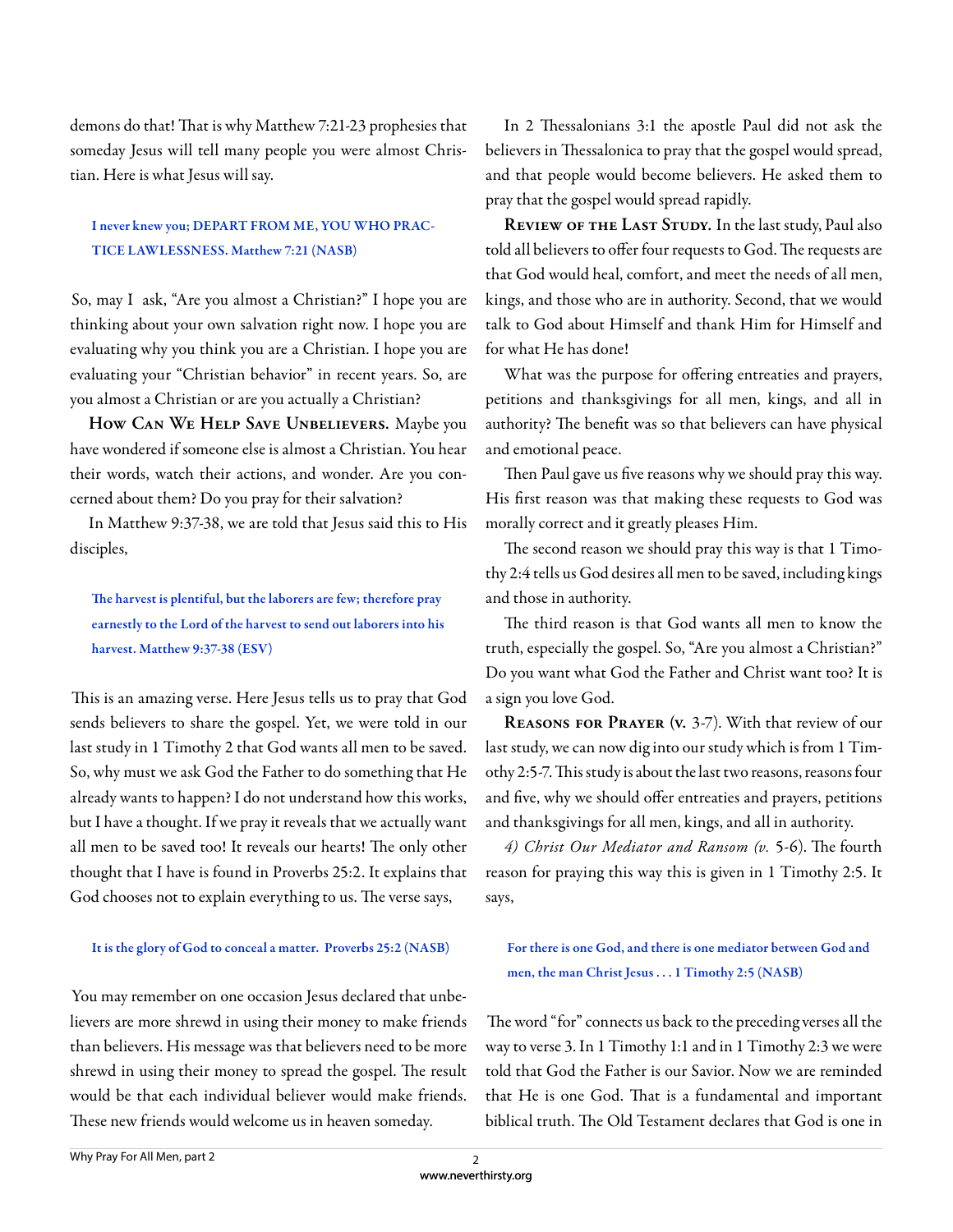multiple places. The most familiar verse is the Shema in Deuteronomy 6:4. Another less familiar verse is Isaiah 44:6. So, I will read it. It says,

Thus says the LORD, the King of Israel and his Redeemer, the LORD of hosts:

"I am the first and I am the last, And there is no God besides Me." Isaiah 44:6 (NASB)

The same truth is repeated in the New Testament. It is repeated here in verse 5, and also in 1 Corinthians 8:4, 6. So, the "for" connects to God the Father who desires all men to be saved.

*— Christ Our Mediator (v.* 5-6). Now we are told that there is only way to Him. It is through Jesus Christ.

In recent times, the concept of pluralism has become popular in some Christian circles. It claims there are different gods and goddesses and a person can be saved through them. To them, Jesus is not the only way. But the message here in verse 5 is that there is no other God than the one described in this passage, and there is no other mediator between God and men but the man Jesus Christ.

This reminds me of the time some Jehovah's Witnesses came to the door of our house. They attempted to make me believe that John 1:1 taught that the Word was a god, and not Yahweh. I tried to explain that the Greek text did not agree with their claim. At which point they began rebuking me by claiming that I was displaying pride when I referred to the Greek. Then they quoted this verse which said, "The man Jesus Christ," and added it says Jesus was a man.

Well, they were correct. Jesus was and is both man and God. He was and is the only God-man that has ever existed. Now notice that this verse reveals an important truth. So, let me ask you a question. When Paul wrote this, where was Jesus? The answer is that this epistle was written about A.D. 62-64. Nero was reigning and Rome burned in July A.D. 64. This means Jesus Christ had already returned to heaven. Jesus was in heaven! So, why did Paul refer to him as a man? The answer is that Christ was in heaven and was still the God-man. He is the immortal God-man. Now watch, He is also the only mediator between God and men. This means there is no other way to God. No other man, whether priest, bishop, pope, cardinal,

or a man with another title can mediate between the one and only God and men. Jesus Christ is the only way to God the Father, who desires all men to be saved! This is why God the Father wants us to offer entreaties and prayers, petitions and thanksgivings for all men, kings, and all in authority. This can only happen through Christ.

In Matthew 7:13-14 Jesus said,

Enter through the narrow gate; for the gate is wide and the way is broad that leads to destruction, and there are many who enter through it. For the gate is small and the way is narrow that leads to life, and there are few who find it. Matthew 7:13-14 (NASB)

Christ's point is the way to eternal life is very narrow, and a person can only go to heaven through Him. Acts 4:12 says,

And there is salvation in no one else; for there is no other name under heaven that has been given among men by which we must be saved. Acts 4:12 (NASB)

Only Jesus can forgive sins. Only Jesus can intercede for us to God the Father. Only the eternal God-man Jesus can mediate for us against false accusations that we deserve hell. His imperfect and human mother, Mary, cannot be a mediator between God and men. It is false doctrine to call her a mediatrix, which means a female mediator. There is one mediator and that person is Jesus Christ.

*— Christ Our Ransom (v.6).* Verse 6 now reminds us that Christ was a ransom for all when it says,

. . . who gave Himself as a ransom for all, the testimony given at the proper time. 1 Timothy 2:6 (NASB)

The Greek word for ransom is a very unusual word. Apparently, the apostle Paul created this word. The normal Greek word for ransom is *lutron*. It occurs in Matthew 20:28 and Mark 10:45. In both passages Jesus said,

Just as the Son of Man did not come to be served, but to serve, and to give His life a ransom for many. Matthew 20:28 (NASB)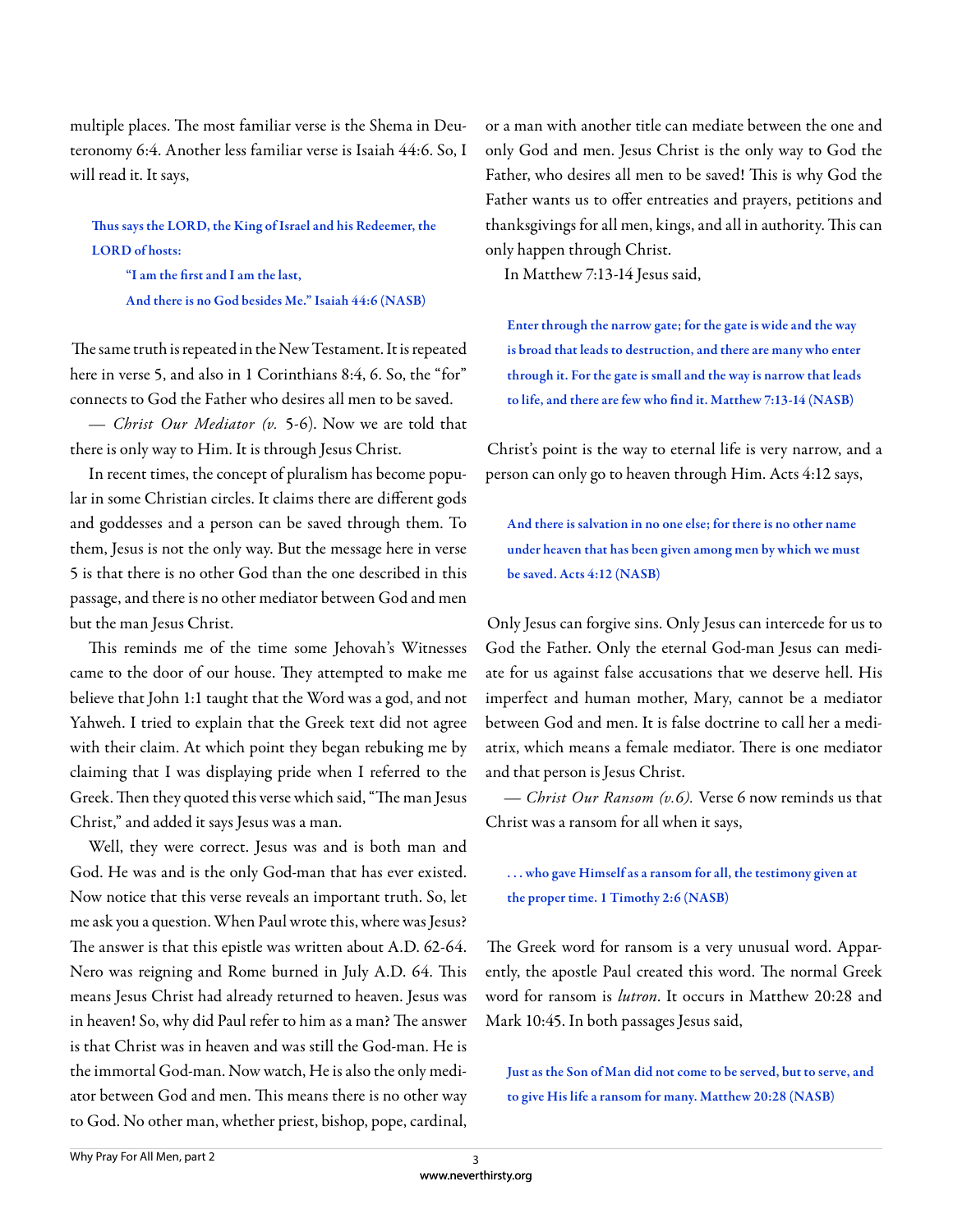So, what is a ransom? One example of a ransom is money that is given so that someone who was kidnapped will be released. A ransom is a price paid to free captives. When *avti* is added to the word, as it is here, the meaning adds the concept of a substitute. That is, Jesus was the "substitute-ransom." He became the price to free us from the grip of sin and He also took our place. You see, Christ bought us from the grip of sin! Titus 2:14 says,

Who gave Himself for us to redeem us from every lawless deed. Titus 2:14 (NASB)

Here is 1 Corinthians 6:20,

For you have been bought with a price. 1 Corinthians 6:20 (NASB)

This means that Christ was the price for rescuing us from our lawless deeds. His death was the price for freeing us!! That is the ransom. I love Galatians 1:3-4. It is a great summary.

. . . the Lord Jesus Christ, who gave Himself for our sins so that He might rescue us from this present evil age, according to the will of our God and Father, to whom be the glory forevermore. Amen. Galatians 1:3-4 (NASB)

Not only has Jesus rescued believers from this evil age, He has also rescued us from sin. For 1 Peter 2:24 reveals that when He swapped places with us, He bore our sins in His body so that we would die to sin. Notice the little word "in."

He Himself bore our sins in His body on the cross, so that we might die to sin and live to righteousness . . . 1 Peter 2:24 (NASB)

The point of 1 Timothy 2:5-6 is that there is only one mediator between God and men, who is the eternal God-man, and who willingly gave Himself as a ransom for all men. He is Jesus Christ.

The last part of verse 6 says He did this at the right time in human history. If He had died and was resurrected at another point in time in human history, He would have died and been resurrected at the wrong time (Romans 5:6; Galatians 4:4). In summary, there is only one mediator and substitute-ransom in human history. No one else can save. That is why God the Father wants us to pray like this. Can I ask, do you want God to have His desires fulfilled? We pray for our spouse. We pray for children and friends. Do you pray that the Father has His desires fulfilled too?

4) Paul Was Called To Save Men (v. 7). This brings us to the fifth reason why we should offer entreaties and prayers, petitions and thanksgivings for all men, kings, and all in authority so that we can have external and internal peace. It is given to us in verse 7.

For this I was appointed a preacher and an apostle (I am telling the truth, I am not lying) as a teacher of the Gentiles in faith and truth. 1 Timothy 2:7 (NASB)

Paul's says that God called him to preach the gospel. The Greek word for "preach" is *keryx*. It means "to herald." Paul was called to herald, to be an apostle, and to teach the gospel and the truth to the Gentiles. Why? Because there is only one way to God. There is only one eternal God-man who became a substitute-ransom, and who is the only mediator between God and men. Salvation is only through Christ. No one else can save men! That is why it is important to be confident that you are a Christian.

Now I would like to read part of a sermon that was given by the preacher Charles Spurgeon. He spoke these words to his congregation. He said,

Tell me what it is, my brother, that keeps you from Christ. I hear one say, "Oh, sir, it is because I feel myself too guilty." That cannot be, my friend, that cannot be. "But, sir, I am the chief of sinners." Friend, you are not. The chief of sinners died and went to heaven many years ago; his name was Saul of Tarsus, afterwards called Paul the apostle. He was the chief of sinners, I know he spoke the truth. "No," but you say still, "I am too vile." You cannot be viler than the chief of sinners. You must, at least, be second worst. Even supposing you are the worst now alive, you are second worst, for he was chief. But suppose you are the worst, is not that the very reason why you should come to Christ. The